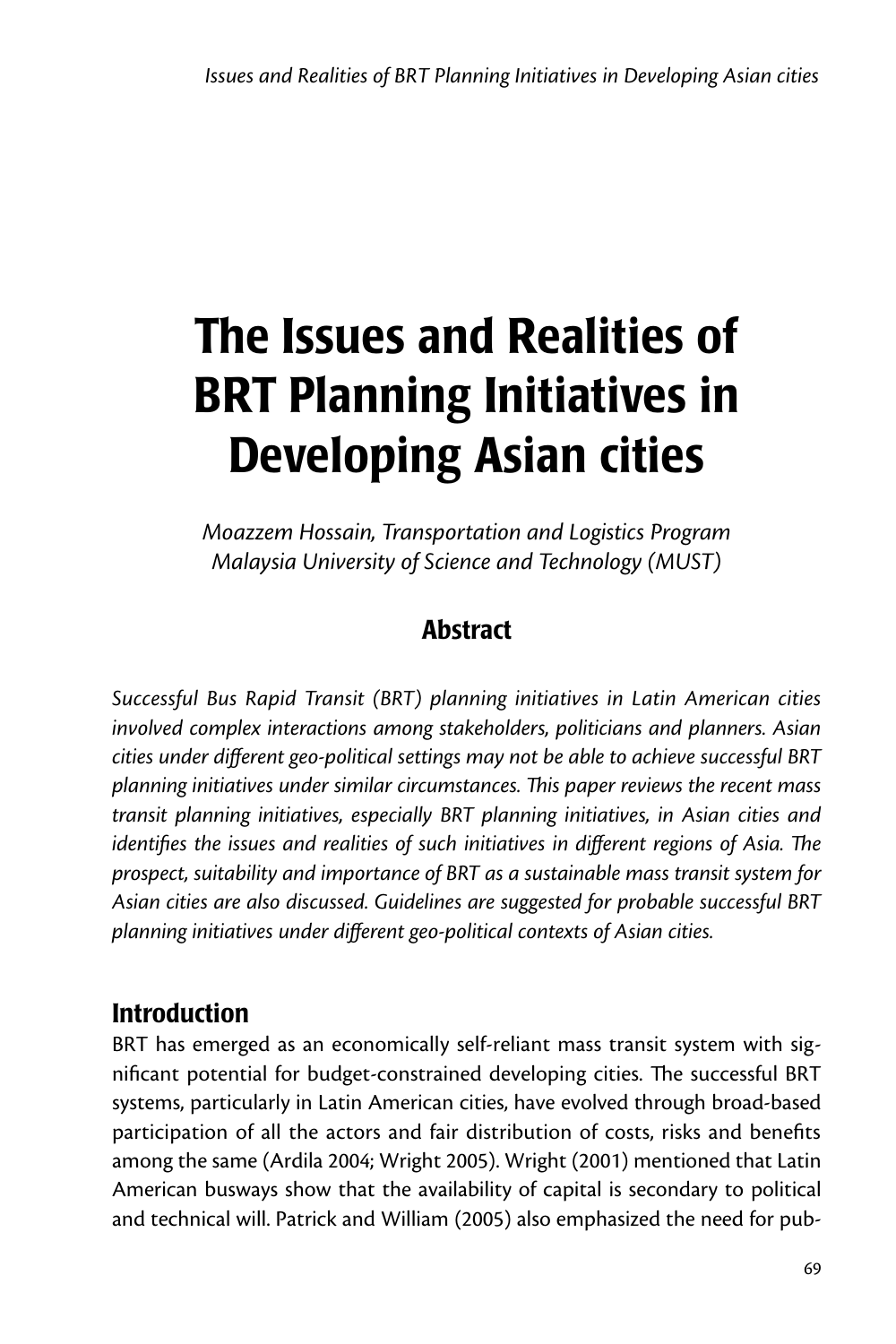lic-private partnership (PPP) in financing, implementing and operating successful BRT systems integrated with multi-modal transport networks. While such a broad participatory planning process has taken place under the umbrella of the powerful mayors of Latin American cities (Hook 2005; Ardila 2004), by tradition, mayors of most Asian cities do not enjoy that sort of power due to the bureaucratic central government influence and absence of proper city government structure, in many cases. Often, urban transport decision making involves multiple agencies such as ministries for communication, city mayors, city transport authorities, and sometimes even finance/prime ministries. While these are the top layer of decision makers, there is also a bottom layer of stakeholders such as transit operators, planners and civic groups. It is not easy to track a planning and decision making process in such a situation involving multiple parties. The case of BRT planning appears to be more intricate, as it needs a general acceptability among all parties because of the intrinsic characteristics of BRT system development. BRT systems need cooperation and participation from all quarters as successful BRT systems emerge from contributions of public-private partnership and collaboration. Hook (2004) mentioned that the relationship between BRT and regulatory and institutional reform is less understood, although it is one of the most important elements distinguishing BRT from normal busways. Even with all the advantages of BRT, such as low cost, flexibility and easy installation, it hardly generates any self-motivated interest group, as the system rarely allows favor to a particular party. So, the question now is, who would promote those advantages of BRT and work through the complex interactive roadmap of multi-agency planning tasks to ultimately see through the adoption of a comprehensive BRT system plan. This paper reviews the current mass transit planning initiatives of a few Asian cities in the light of the above issues. Recent institutional, political and planning dynamics in the cities are analyzed in detail. Finally, guidelines are suggested for the BRT planning process initiatives for Asian developing cities in the light of those experiences.

## Mass Transit Initiatives of Asian Cities

Asia has almost 200 cities with populations over 1 million, including 98 cities in China and 35 in India (Singh 2005), two of the world's most populous countries. Most of these populations, especially the lower-middle to low income groups, are heavily dependent on public transportation. In the absence of an adequate public transportation supply, most of these cities' streets are crowded with two-wheelers and other motorized para-transits (Singh 2005; Hoque and Hossain 2005; Hossain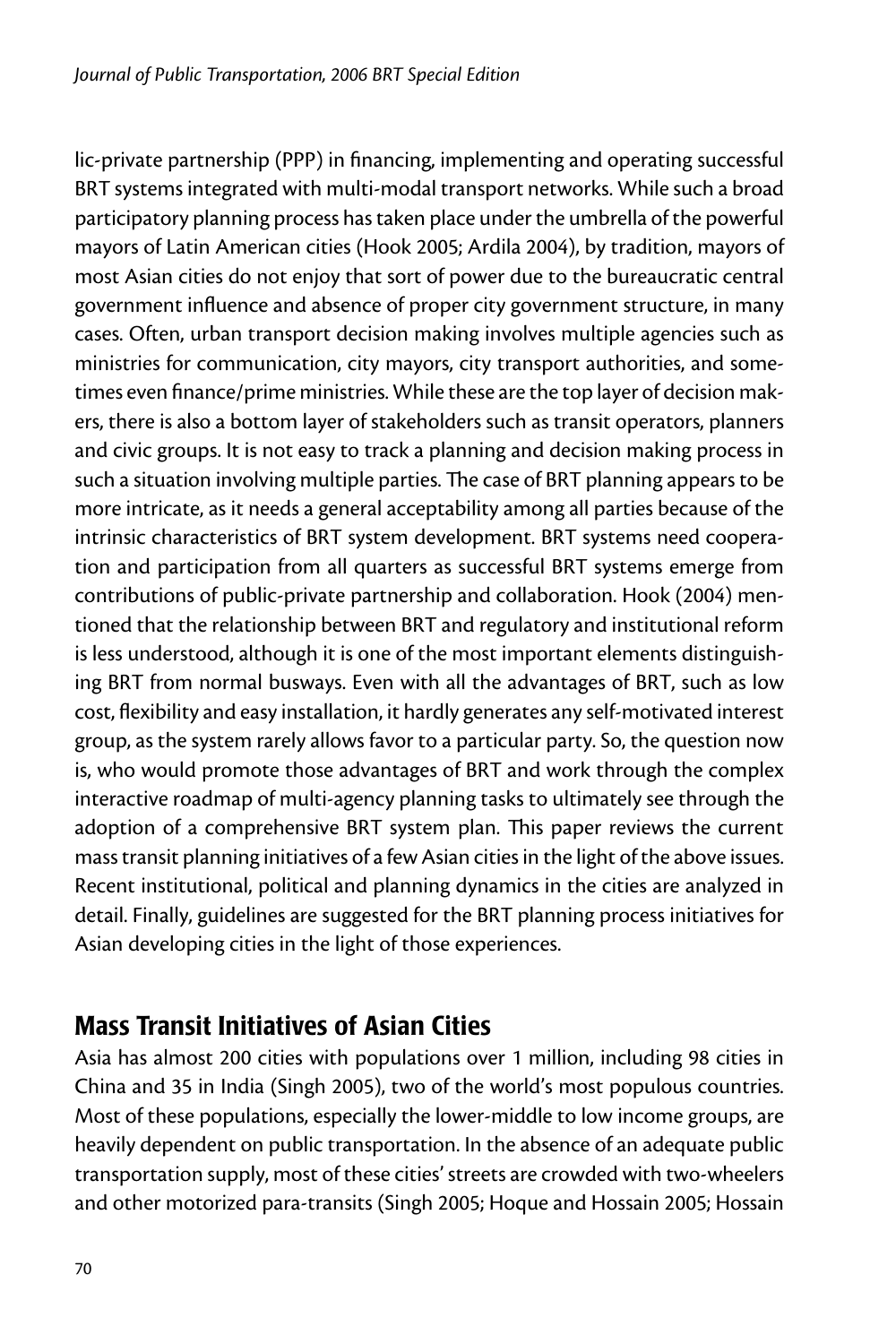et al. 2003; Hossain and McDonald 1998), which cannot substitute for a mass transit system appropriate to the demand volumes of these cities. Also, it is worth mentioning that some of the middle income cities, such as Kuala Lumpur, Bangkok, Beijing and Shanghai, are going through rapid motorization at an alarming rate (Townsend 2001; UN ESCAP 2005; Energy Foundation 2005). Although these cities invested heavily in road-based infrastructure, the rate of motorization always outpaces the supply of road network. Therefore, cities of both income ranges are facing the problems of congestion, safety, traffic-related air pollution, and excessive (80 to 90% in Asia) commercial energy consumption in the transport sectors (UNESCAP 2005). For example, approximately 60 percent of the Bangkok population suffers from throat irritation, apparently caused by air pollution; Dhaka's air pollution causes 10,800 premature deaths and 6.5 million extra cases of sickness per annum, with an estimated loss of US\$200-800 million and a simultaneous congestion and accident loss of US\$520 million per annum (Haque and Hossain 2004). Average one-way commuting trip time to work in Bangkok is about 1 hour. All of these put into question the future sustainability of these cities. With this sort of caution in the air for recent years, regional governments are trying to address the challenge through a combination of increased investment in road stock and the development of complementary public transport systems, with clear emphasis on public transport systems in recent time. Successful embracing of transit-oriented urban transport development and BRT initiatives by upper income cities like Seoul and Taipei (Pucher et al. 2005; Chang and Sun 2004) have created motivation for similar approaches by the developing cities. Such public transport initiatives and planning approaches undertaken by a number of developing Asian cities are discussed below.

# China

Sustainable transport and other development initiatives in the world's most populous and rapidly growing economy, China, are important for the stability of the Asian region and the world as a whole. Phenomenal economic growth during the last two decades has resulted in a significant increase in car ownership with associated congestion, air pollution, and enormous increases in gasoline consumption (Energy Foundation 2005; Chang 2005; ADB 2001). Rising oil prices have set the energy security and overall viability of Chinese cities on an unsustainable course. Under the circumstances, after a series of meetings and consultations with scientists, policy makers, business leaders, and analysts in China and the United States,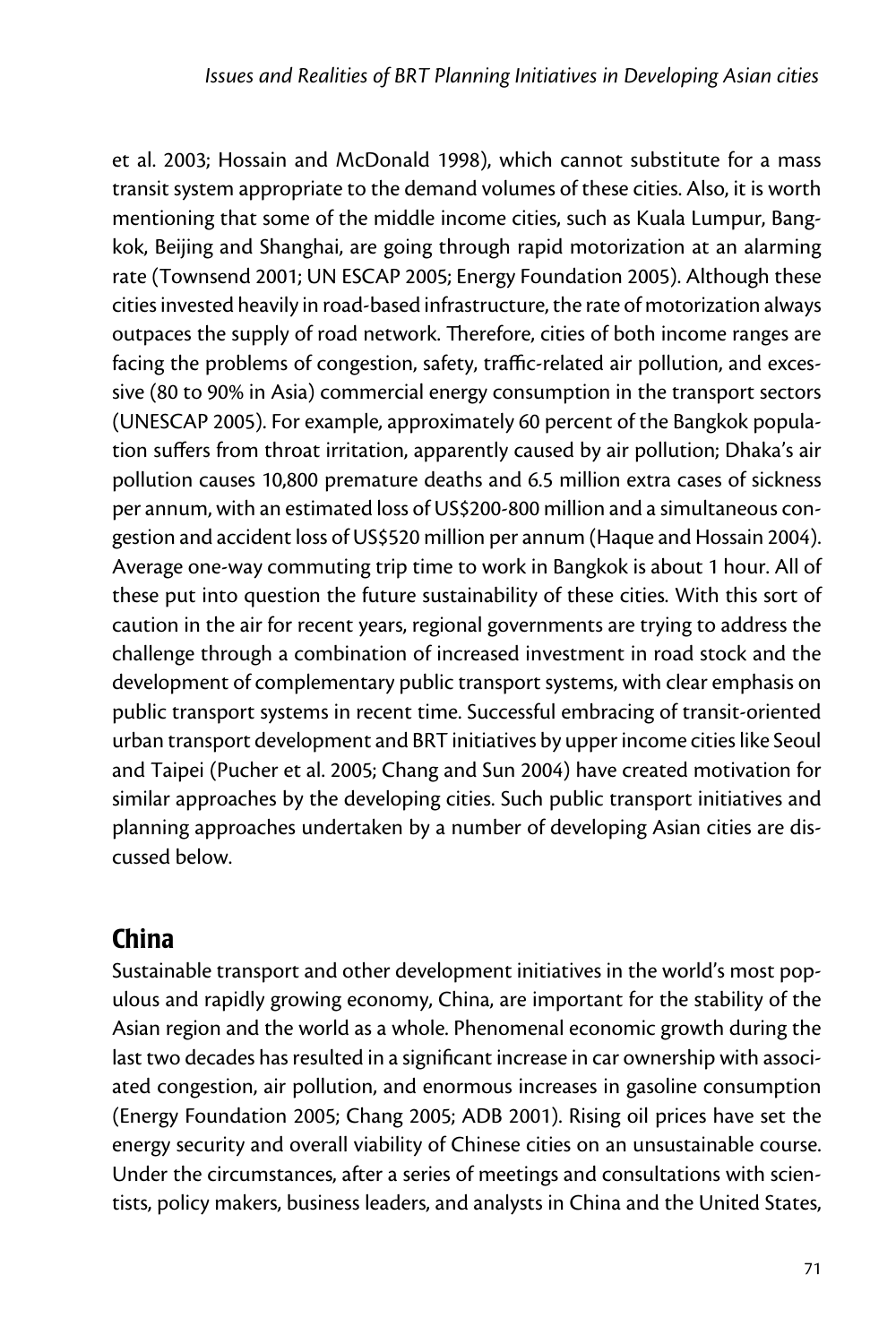a consortium of international organizations consisting of the David and Lucile Packard Foundation, the Energy Foundation, and the William and Flora Hewlett Foundation launched the China Sustainable Energy Program (CSEP) recently. The mission of the program is to assist in China's transition to a sustainable energy future by promoting energy efficiency and renewable energy. Transport is the primary consumer of the majority of the country's mostly-imported oil and has understandably drawn the attention of the program. The CSEP team developed the China Transportation Program Strategy with three clear goals, including the identification of BRT systems as means toward sustainable transportation systems. This initiative worked as a catalyst in generating interest among local politicians, mayors and decision makers. Since November 2001, as many as 14 Chinese cities have implemented a few BRT corridors or are in the process of implementing or are actively planning for a BRT system, as shown in the Table 1. Chang (2005) reported five key factors for BRT success in China: support from mayor(s); support from city councils; coordinated efforts of the new transportation commissions; comprehensive planning/design; and contributions of international teams. This shows the importance of strong political support and knowledgeable planning teams in an environment of well-integrated institutional setups for successful BRT planning initiatives. In some cities, bus manufacturers also are included in the development of BRT plans. This will ensure availability of needs-based, welldesigned buses and help the development of local industries for an emerging large BRT market in China and the region, ultimately reducing BRT installation costs and making the system even more viable financially.

It is striking to see so many successful BRT planning initiatives in China within only three to four year's time; BRT planning initiatives took decades in Latin American cities. The success was possible largely due to the catalytic initiatives from the CSEP group and a new generation of open-minded politicians in China, as well as China hosting the 2008 summer Olympic Games and World EXPO 2010. The total investment in urban transport for China's major cities is expected to reach the equivalent of US\$97 billion during the next five years, according to Chinese government figures (Wynne 2004).

## India

India is the second most populous country in the world and home to about 35 cities with populations of more than 1 million. This is another Asian region with serious need for sustainable urban transport development. India has had favor-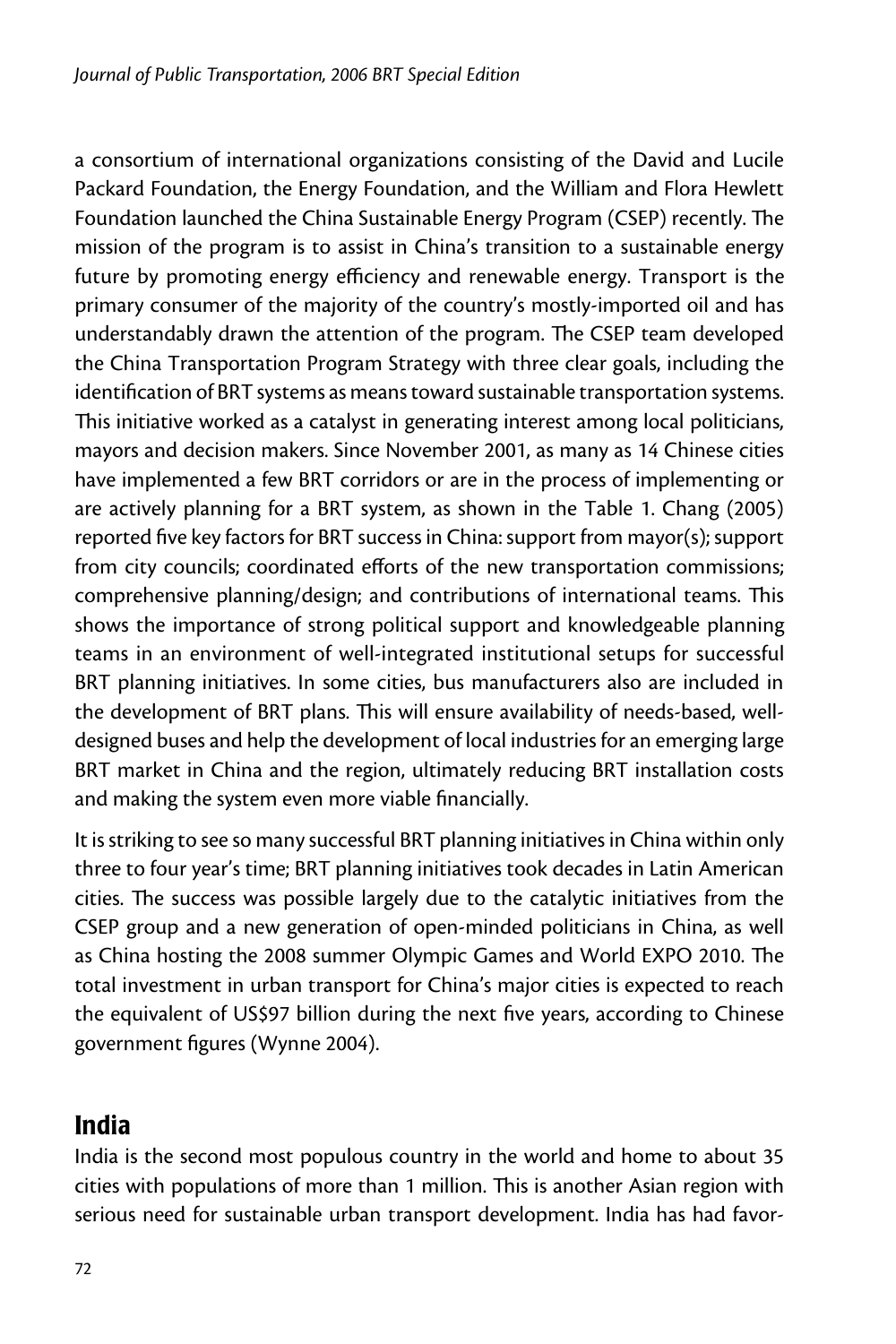| <b>Chinese City</b> | <b>BRT Route</b><br>Planned (km) | <b>BRT Route</b><br>Implemented (km)                     | Agency                                                                                                                                    |
|---------------------|----------------------------------|----------------------------------------------------------|-------------------------------------------------------------------------------------------------------------------------------------------|
| Bejing              | 300                              | 15.8                                                     | Beijing Transportation Commission<br>& Beijing municipal government                                                                       |
| Kunming             | 73                               | 4.5 (fully<br>developed) and 42<br>(partially developed) | Kunming Urban Traffic Research Institute<br>(KUTRI) & Kunming municipal<br>government                                                     |
| Jinan               | 12                               | Partly in operation                                      | Jinan Urban Planning & Design Institute,<br>Jinan Municipal Civil Engineering<br>Design Institute, and<br>China Academy of Urban Planning |
| Xian                | 48                               | Planning stage                                           | Local university and municipal<br>government                                                                                              |
| Chengdu             | 28                               | Planning stage                                           | Chengdu Institute of Urban Planning and<br>Design                                                                                         |
| Chongqing           | 15                               | Planning stage                                           | Chongqing municipal government,<br>Chongqing Bus Company, and Chongqing<br>bus manufacturer                                               |
| Shanghai            | 250                              | Planning stage                                           | Shanghai Urban Transport Bureau                                                                                                           |
| Tienjing            | 145                              | Planning stage                                           | Municipal government                                                                                                                      |
| Shenyang            | 16 $(1st phase)$                 | Planning stage                                           | Municipal government                                                                                                                      |
| Hangzhou            | 28                               | Construction in<br>progress                              | Municipal government                                                                                                                      |
| Guangzhou           | Planning<br>stage                | Planning stage                                           | Municipal government & ITDP initiative                                                                                                    |

#### Table 1. BRT Initiatives in Chinese Cities

able rapid economic growth for more than a decade now. Increased income has paved the way for rapidly increasing levels of motor vehicle ownership and use, particularly in city areas. The emerging traffic situation has resulted in alarming levels of congestion, air pollution, noise, and traffic danger (Singh 2005). For most segments of the population, mobility and accessibility have declined with time (Pucher et al. 2005). Although the four mega-cities (Delhi, Mumbai, Kolkata and Chennai) have rail-based mass transit routes, the limited coverage of systems in these cities and generally unorganized, poor-quality, inadequate bus services (similar to other Indian cities) have resulted in an improper public transport supply in Indian cities. Commenting on the existing public transport supply, especially the bus system of small- and medium-sized Indian cities, Pucher et al. (2005)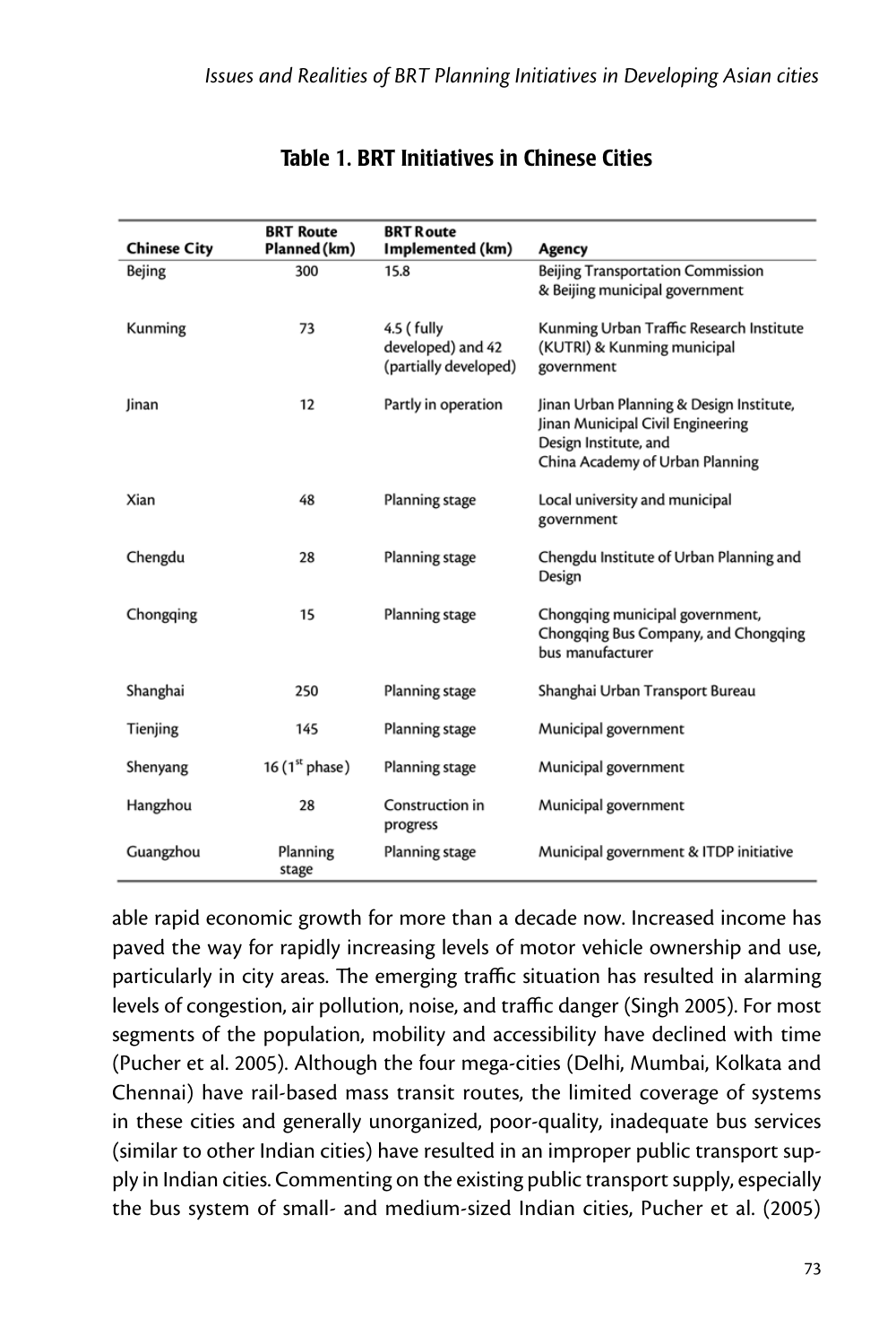described them as old and poorly designed, inadequately maintained, dangerously overcrowded, undependable, and slow. Also, it is claimed that the systems require increasingly large subsidies, in spite of extremely high passenger volumes, due to inefficiency, outdated technology, incompetent management, corruption, overstaffing, and low worker productivity. However, it would be unfair not to mention that this poor situation emerges from the background of government-regulated and politically-sensitive low bus fare structures (less than US 2c per km). Also, apart from Delhi, no significant efforts have been made recently to improve bus travel, which accounts for over 90 percent of all public transport use in India. With sharply increasing income and car ownership levels in Indian cities, it is important to preserve the competitive position of public transit (in this case, mainly bus) in order to be able to retain and/or increase the patronage through improved quality of service.

Recent major rail-based metro investments have been made in Kolkata and Delhi. The first phase of the Kolkata Metro, with a route length of 16.5 km, was completed in 1995, and construction for a second expansion phase of 8.7 km is now under way at a cost of about USD\$200 million (Kolkata Metro webpage 2006). The Delhi Metro, with three routes and a combined length of 65 km, was implemented at an estimated cost of USD\$2.5 billion and has taken a construction period of about 7.5 years (DMRC 2006). As pressure on central and local governments mounts from other cities for implementing similar metro projects, initiatives are coming up in a few cities for suitable transit options. Referring to the successful BRT system of Latin America, researchers (Wynne 2004; Leal and Bertini 2003; Pucher et al. 2005) suggested improved bus services like BRT systems for large and medium cities of India as a cost-effective, quicker, or more feasible solution.

In 2004, a pre-feasibility study of BRT system in Hyderabad was made by ITDP, and findings were presented by the ITDP team to the city's Chief Minister, who was nearly convinced of the value of implementing a BRT system (ITDP 2005). In spring 2005, however, after a round of staff changes, Hyderabad's urban development authorities made an interim recommendation to pursue a three-corridor, elevated rail system based on a proposal from the Delhi Metro Rail Corporation (DMRC). While not yet finalized, the system will be financed through a buildoperate-transfer scheme. The ITDP pre-feasibility study found that, for the same \$1.1 billion capital investment required for the 37-kilometer elevated metro, a 294-kilometer BRT system could be built. However, political support for the BRT concept waned when decision makers faced some difficult decisions regarding the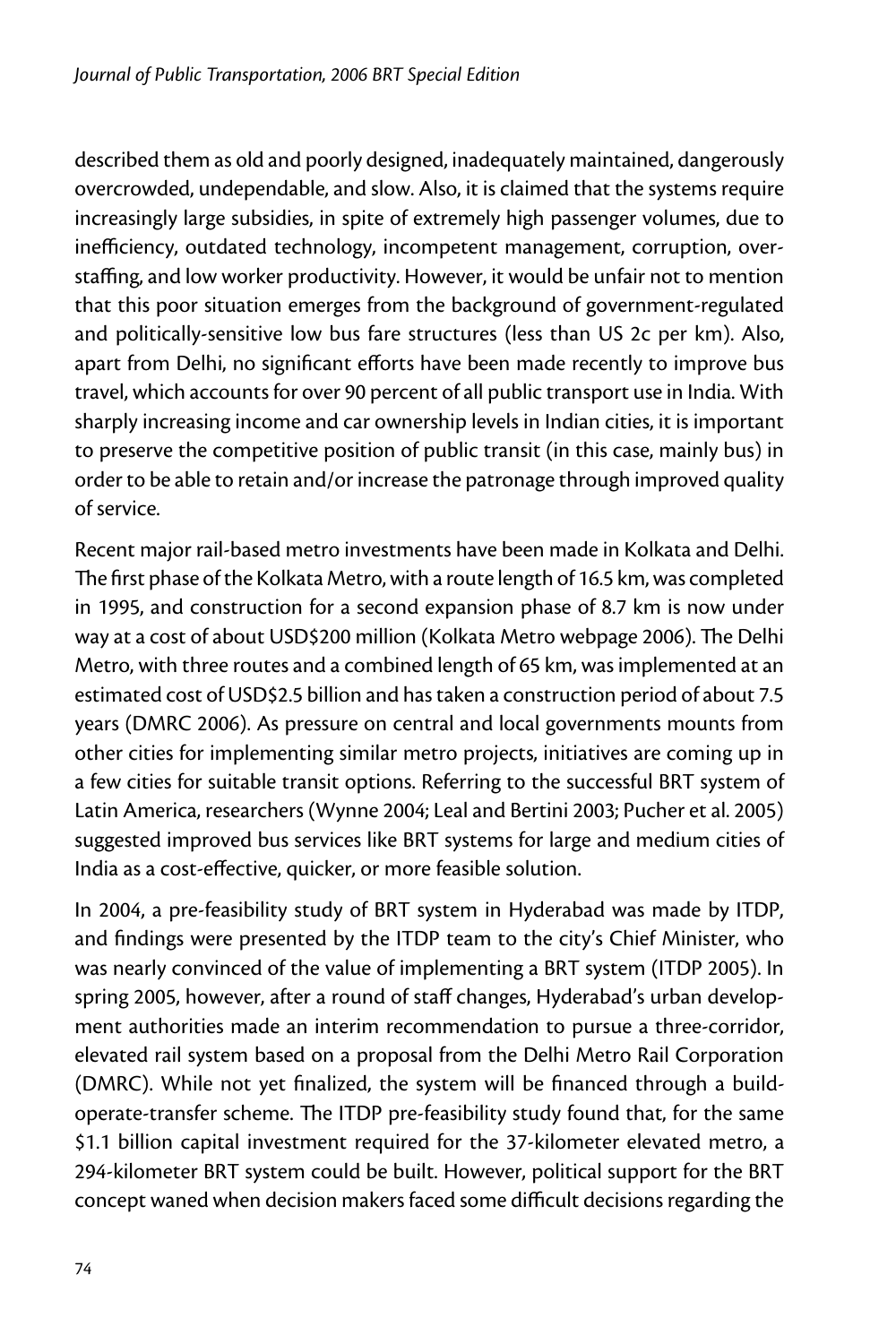right-of-way. Also, India's big cities are looking at ways to emulate the grand system like Delhi Metro, charmed by its image factor. However, during the opening of the third line of Delhi Metro, the prime minister of India determined that it was not necessary that all Indian states emulate the same model, as each place had different requirements. "There are other cheap transport alternatives available. The Central government will encourage all proven technologies that are economically feasible," the prime minister explained. Delhi has now taken up a BRT scheme of about 300km throughout the capital, realizing that, due to costs and lengthy implementation time constraints, only limited extension of rail-based systems are feasible. Other cities actively considering suitable forms of mass transit options are Bangalore, Ahmedabad and Pune.

An international initiative such as in China seems necessary in India also. ITDP has already started the initiative, but it probably needs more collaborators, as adoption by agencies involved BRT planning in Indian cities might not be as smooth as in the cases of China because of the numerous parties and frequently- changing power bases in Indian politics. There is no shortage of planning and technical capability in India to carry forward the required initiatives, but the institutional integration and political support could be a barrier, and an international team may act as a bridging media.

## Bangkok

In Bangkok, a wide array of generally uncoordinated government agencies claim to be dealing with transport; there are at least 27 agencies (mostly public) with responsibilities related to urban transport (Townsend 2001). Even after creation of the Office of the Commission for the Management of Land Transport (OCMLT) in 1992, with a mission to regulate the plans and programs of all transport agencies, there is still lacking an authoritative multi-modal transport master plan. Some of the transport planning, approving and operation agents include Bangkok Metropolitan Administration (BMA): the local city government; Office of the Commission for the Management of Land Traffic; Office of Transport and Traffic Policy and Planning (OTP); Bangkok Mass Transit System Company (BTSC), the company that operates the Skytrain; Bangkok Metro Company (BMCL), the company chosen to operate the subway; and Bangkok Mass Transit Authority (BMTA). While at all governmental levels public transport has been given adequate priority, planning and adoption of a certain public transport technologies is always a difficult job in this sort of multi-agent planning platform.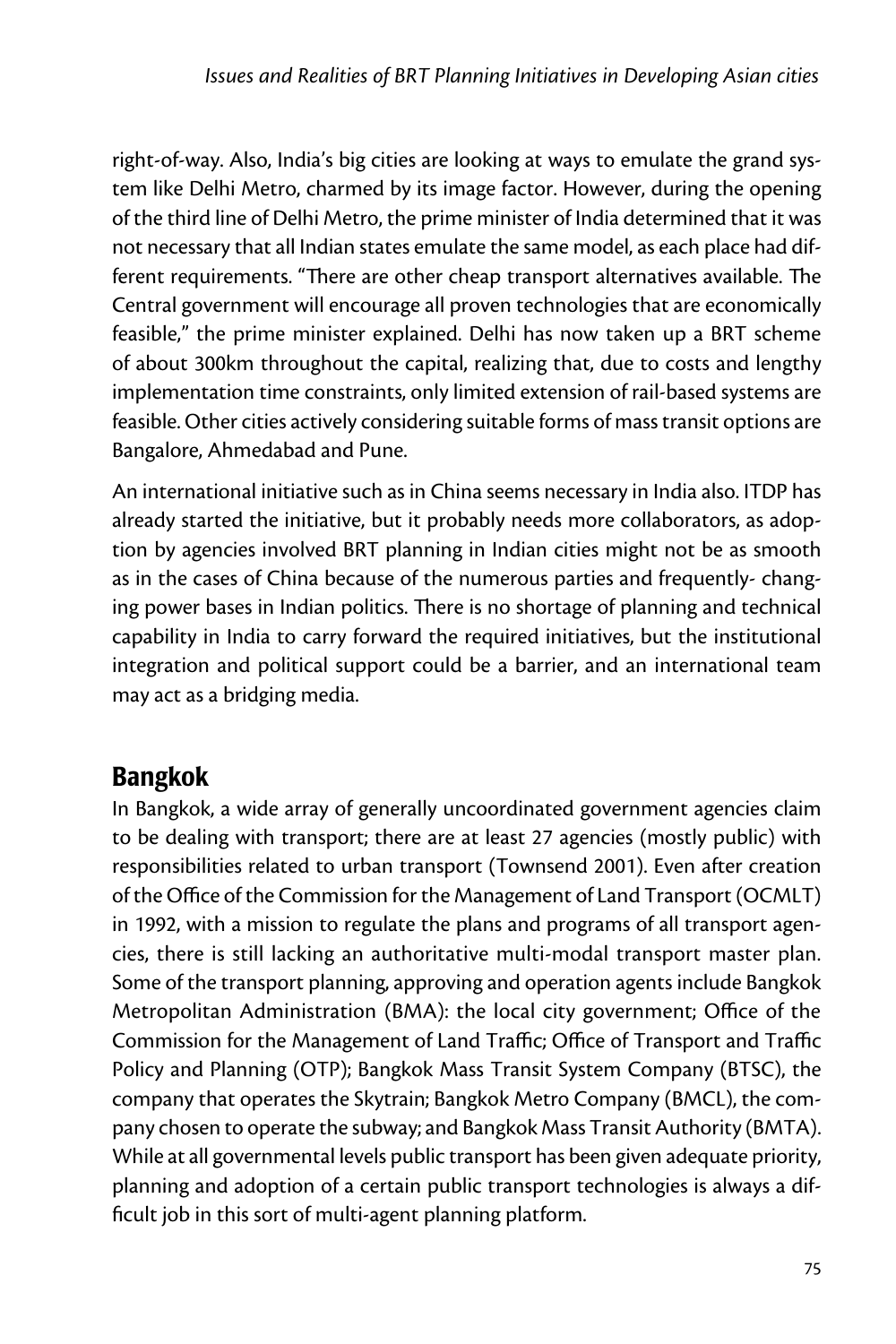In recent years, Bangkok's planning bodies have come up with three different types of mass transit systems for Bangkok. The Skytrain (23.5km route length), the first rail transit system in Bangkok, has been in operation since December 1999 and is known as Green Line. This elevated train is currently operated by BTSC. An underground subway is the second component of Bangkok's mass transit network and is known as Blue Line (20km route length); it is currently operated by BMC (Zhi Liu 2005). These two systems were implemented at a cost of US\$60 million and US\$155 million per km, respectively. Another 247 km of subway is also planned, of which the 29km Purple Line extension is already under construction, with a budget of US\$1260 million. A project budget allocation of US\$15 billion is also earmarked for the remainder of the metro extension. The third transit establishment planned is the Bangkok BRT system, which is a part of the greater mass transit project.

The central government played the key role in implementing the two train-based systems, while the local bodies and directorates are entrusted with the responsibility of the BRT system. BMA and OTP are in a "tug of war" with BRT planning and adoption. OTP planned 9 routes with a total coverage of 380 km, while BMA planned 12 routes with a total coverage of 185 km. They also differed on the issue of station facilities, with BMA favoring busy stations furnished with escalators and air-conditioning. The Bangkok governor, apparently a BRT enthusiast, pressed forward the BRT plan on the background that per-km BRT route costs only onesixteenth of elevated Skytrain cost. Efforts were underway for construction of the first two lines of BRT with a total route length of 35km. Being operated by different operators and physically separated, the integration of the system, especially integrating BRT with the train-based system, is considered a challenge that must be met for the better performance of the system.

Also, BRT implementation is about to face resistance from general motorists in the upcoming election-time opinion campaign, as predicted in the local newspaper. The reason behind this is that BRT will directly interact with local motorists, thus shrinking lanes available for motorists and affecting flows. Rail-based transit does not cause this sort of friction as it is mostly developed without influencing the flow of local motorists. This initial friction could be a significant impediment to the implementation of BRT. But Taipei's experiences (Chang and Sun 2004) show that BRT effectively saves travel time for both bus and non-bus trip makers, as travel speeds of buses as well as general traffic have increased significantly after the implementation of BRT. This is because interference between buses and other vehicles sharply decreases due to segregated lanes for BRT. Therefore, the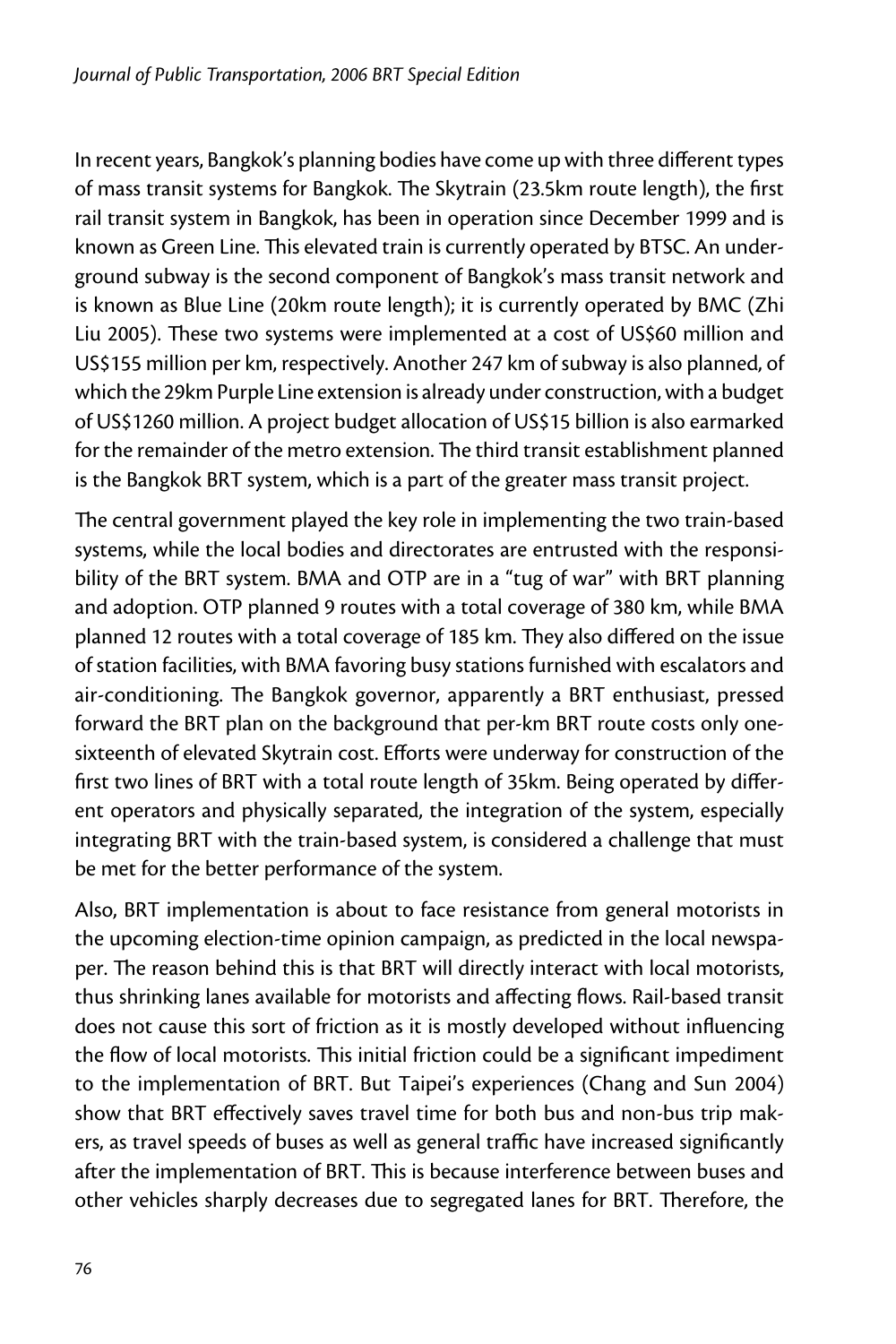BRT planning body needs to be resilient enough to absorb these initial criticisms and also emphasizes the need for promoting modal shift, especially from motorist groups, as soon as possible after BRT implementation so the road and the BRT system together create a balance in traffic demand sharing for the corridor. A few tools helping in this regard could be creating park-and-ride facilities and pedestrian and bike facilities and integrating different forms of public transport. Obviously, the role of the media and promotional activities can be significant in making the BRT system popular in a short period.

Transit planning efforts in Bangkok include the progress of two different transit systems in parallel: a BRT system with a per km cost of about USD\$1.3 million, and the subway metro (Purple Line) with a per km cost of about USD\$43.4 million. Although the difference in implementation costs between the two systems is staggering, BRT can match the capacity of the metro with adequate fleet composition and road furnishings (Wright 2005). With all the potential of BRT, its future in Bangkok hinges on the enthusiasm of the City's governor. Bangkok had exclusive bus lanes introduced in 1980, with a result of either bus travel times or car travel times, or both, being improved significantly (Marler 1982). But the gradually slackened enforcement and encroachment by sharply increasing car traffic made them virtually ineffective (except the contra-flow lanes) by late 1980s. This somehow has created a poor image for the Bangkok bus system, which the planned BRT system has to overcome for acceptance.

In recent months, developments around BRT initiatives also took a stormy turn, and the governor apparently gave up the BRT project, blaming the government for its lack of support and deliberate delays in granting an operating license. Traffic police also seem to have played a role in this by complaining that the loss of one lane to BRT would only worsen traffic congestion. This shows the necessity of strong political backing to ensure government collaboration, or at least no interference, and a professional planning team to overcome the doubts brought forward by different parties.

Comparing this setback to the successful ongoing BRT initiatives of Jakarta, it seems the governor of Jakarta has substantial control over the budget allocation required for the project. Jakarta allocated increasing funds of some Rp 140 billion (US\$14 million) in 2004 as compared to Rp 510 billion in 2005, and the governor has proposed Rp 876.70 billion for the four new busway corridor projects in 2006. The governor's team also has capitalized on the unsuccessful quest for a financier for the rail-based metro project (ITDP 2003). Recent ITDP studies (2003, 2005) in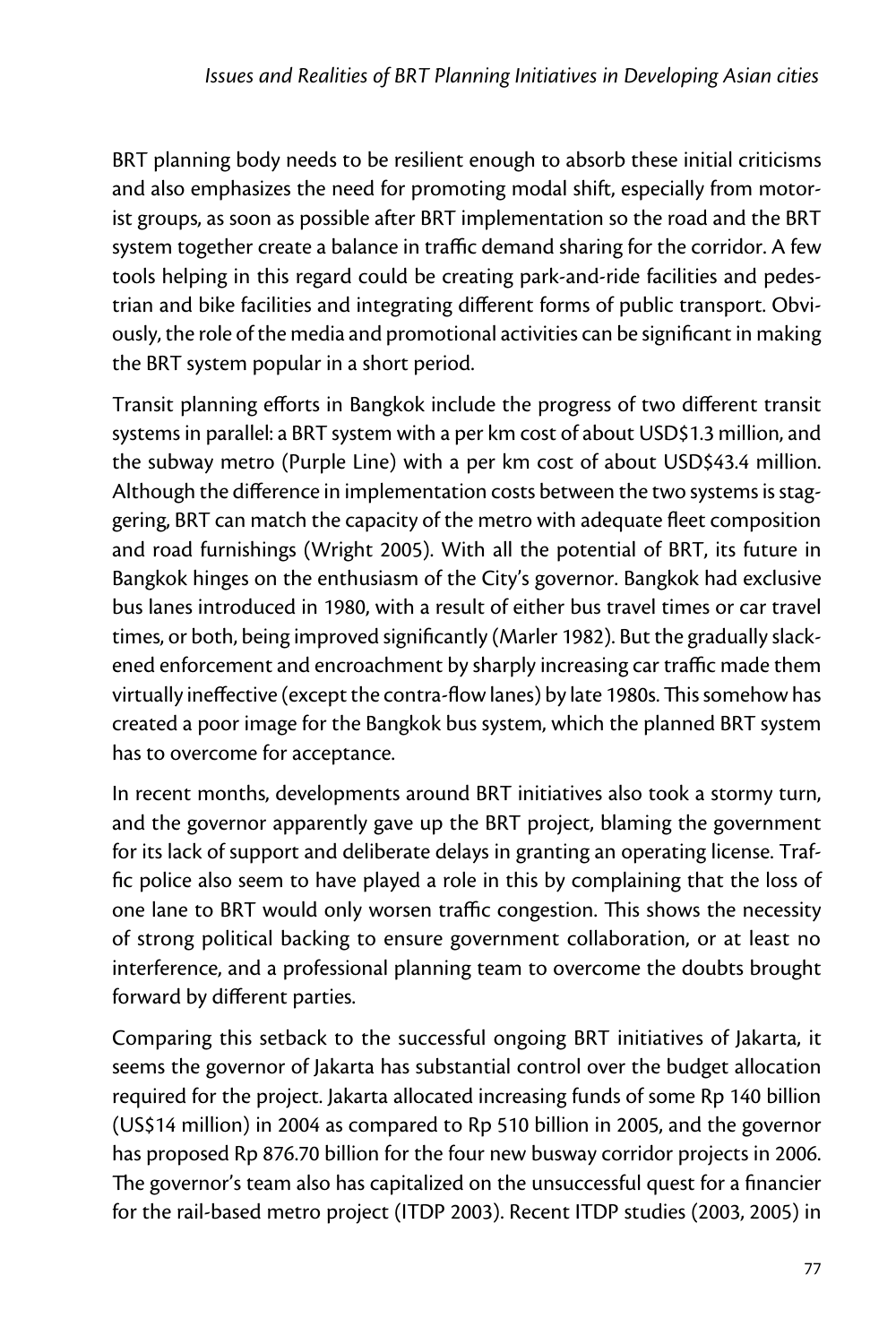collaboration with the local universities also formed a basis for a sound BRT plan. The first BRT corridor of 12.9 km has experienced an increase in patrons from 20,000 per day to over 70,000 per day within less than two years of its operation. The Jakarta BRT team is now poised to see through a successful BRT network development.

#### Kuala Lumpur

Institutional fragmentation is commonly identified as a root cause of transport woes in Kuala Lumpur (KL), as in the case of Bangkok (Townsend 2001). There are a number of federal and local bodies, including 10 ministries, involved in transport related issues; however, there is no single agency to see through transport planning, regulation and implementation in KL (Saleh 2005). The lack of an institution with oversight and visions for the future of multi-modal transport development integrated with urban land use has encouraged individual public and private stakeholders to initiate uncoordinated transit projects. With a city governing body (including the mayor) appointed by the King, the local government lacks in strong political power. All this has led to a situation where the federal government and politicians, especially the Economic Planning Unit (EPU) of the prime minister, have emerged as the most influential forum for transportation planning initiatives in greater KL.

The Klang Valley region (KV) went through rapid urbanization and sprawling development in the economic boom of the 1980s and 1990s. Increased income and sprawling land use development encouraged rapid motorization, and carbased traffic demand outpaced the expansion of expressways and toll roads. Under pressure from high traffic demand and congestion problems, a few railbased transit mega projects were initiated independently by politicians and private firms. As a result, the STAR LRT system, with two routes (combined length of 26km), was implemented at a cost of US\$1.4 billion during 1996-1998; the PUTRA LRT system, with route length of 29km, was implemented at a cost of US\$1.74 billion during 1995-1999; the KL Monorail, with a route length of 8.6km, was implemented at a cost of about US\$0.5 billion during 1996-2003; and two conventional commuting rail corridors of KTM were refurbished at an unknown cost. Although efforts were made to integrate these individual systems, only limited physical and almost no fare integration took place until 2004. Also, KL, a city of 243 sq km with sprawling development well beyond this boundary, has a network coverage of only six routes of mass transit, which seems inadequate; accordingly, the vast majority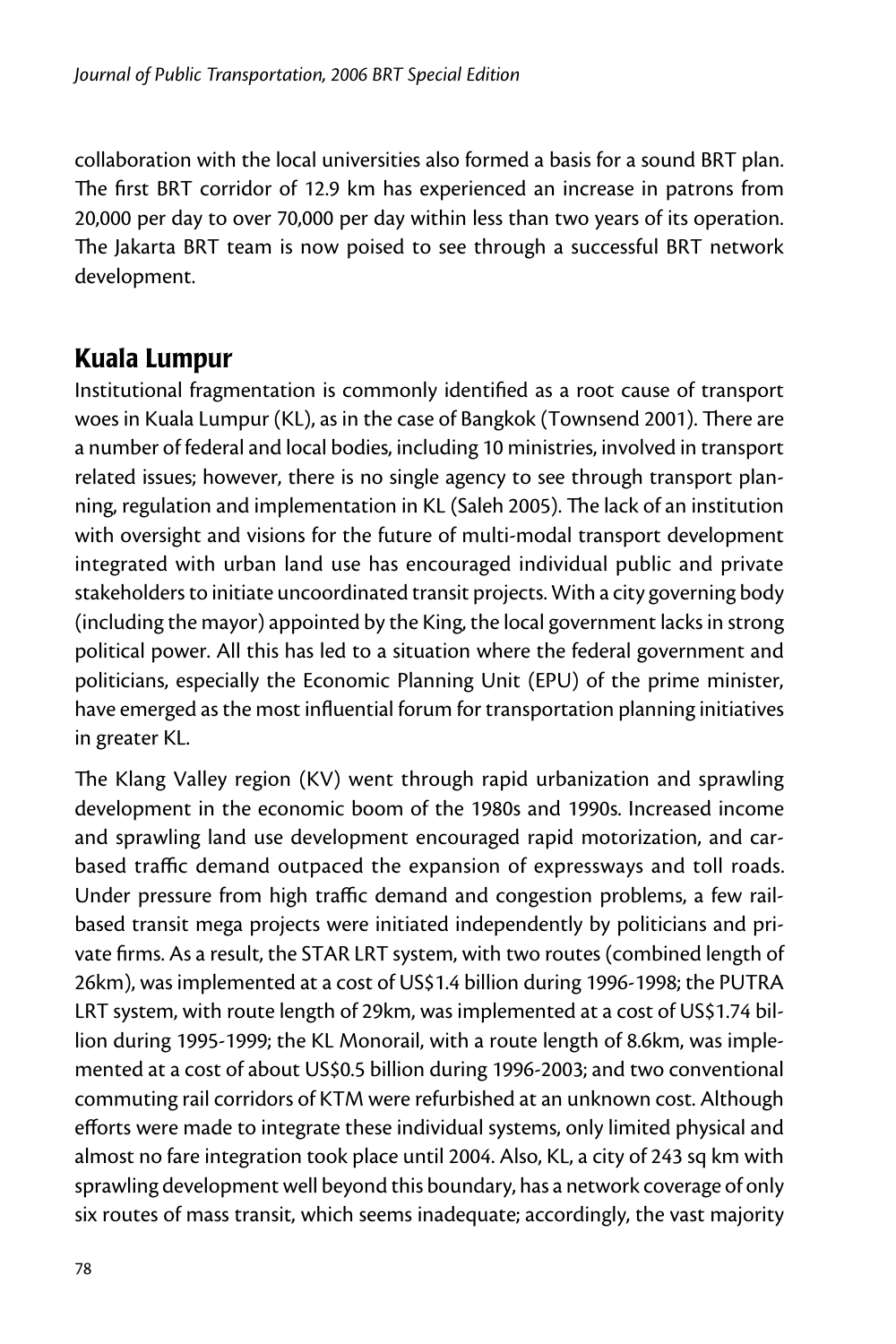of the city and its outskirts are literally beyond transit coverage and linked only by bus services. Domination of the private-car-led congestion on the road and repeated failed attempts of bus service regulation, integration and improvement have resulted in a poor service image for the bus. With the dwindling patronage, bus operators suffered financial losses which further deteriorated service quality. As a result, transit modal share further declined to 16 percent in 2003 (BINAFIKIR 2005) from 19.7 percent in 1997, even after the introduction of three new railbased rapid transit systems during the early part of that period. Most transit investors ran into deep financial trouble. As a consequence, while traffic congestion has already become a perennial woe for KL residents, there is a looming prospect of doubling of the vehicle population in KV in next 7 to 10 years (NEAC 2003).

Although officially guided by a 1991 privatization master plan to rely on concessions granted to the private sector for infrastructure investments, the federal government played a supportive role through various means. One of these means was the provision of soft loans from the government to privately-financed projects (e.g., both LRT systems and several expressway projects). Under these conditions, there was an implicit guarantee against failure or "moral hazard" that has since caused problems in the wake of the economic crisis that began in 1997 (Townsend 2001). Therefore, the central government (not the local city councils) reacted to the above situation by forming a special task force for KV public transport under the prime minister's department, which guided a public transport restructuring plan (INSPAK) with the help of a private consultant study.

Accordingly, the federal government took up the responsibility of two LRT lines and a few major bus companies and, at the same time, undertook initiatives for restructuring KV's public transport system, with the objective of an integrated and efficient public transport system. A three-tier (regulating, asset owning and operation management) setup was planned to be introduced as a step towards the solution, of which only asset owning (SPNB) and operating (Rapid KL) management modules were put in place recently. SPNB, suggested to be a purely government-owned entity, has the responsibility of asset owning, funding and procurement. RapidKL, currently government-owned, has the responsibility of operation and asset maintenance. It has also the obligation to meet certain performance criteria based on key performance indices. In the first year of operation, RapidKL is going for a full-scale restructuring of the KV bus network without any substantial demand pattern study. However, it will acquire 800 new buses through SPNB, arranged by government funding for establishing the changed new network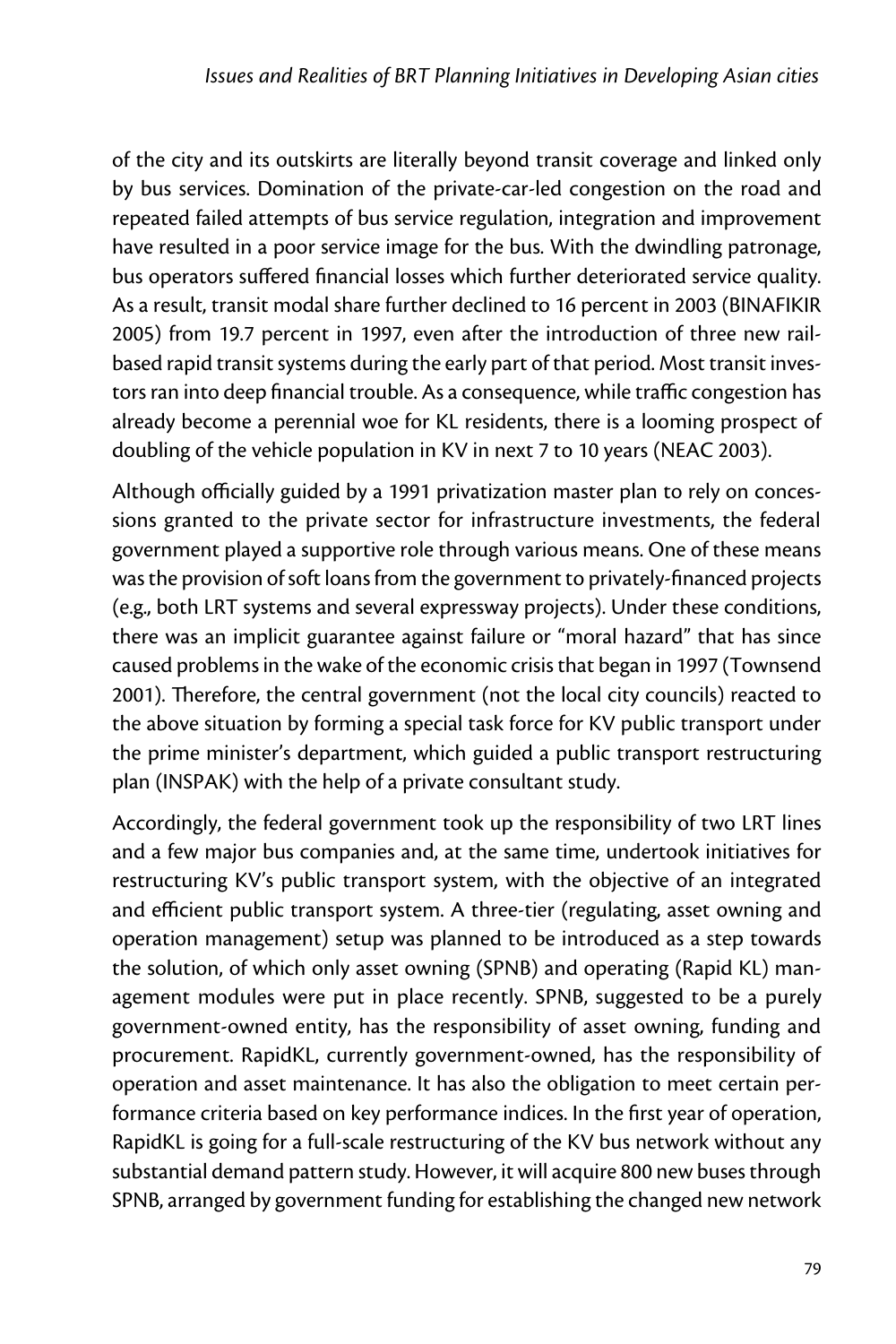service. But the important institutional, planning and regulatory body is not commissioned yet, which might allow loopholes in the implementation of the INSPAK initiative. Also, this regulatory body is supposed to handle the planning, research and development initiatives, which are clearly currently missing.

It is evident that, even with all initiatives to have the public transport investment liability on the private sector, it has bounced back to the government's shoulder. Although the private road concessionaires are still surviving with the increased motorist patronage, the government is providing a nationwide fuel subsidy of around USD\$3.5 billion. The only way out for the government is increasing the public transport patronage through an integrated wide coverage network with good quality service. At the same time, it must look for a financially self-sustaining transit system. With a lower per km cost of implementation and financially selfsustaining experience, a BRT system can provide such wide-scale coverage without much financial liability on the government (Hook 2004; Ardila 2004). However, with the BRT initiatives in the two neighboring cities of Bangkok and Jakarta, the authority is clearly unmoved regarding any sort of BRT initiative. Clearly, a strong planning team and enthusiastic political will are missing, which were ingredients for successful BRT planning initiatives in Latin American cities. Although formation of the planned regulatory body and capacity building can fill the gap of the required planning team, the political will is unlikely to be generated from the currently appointed local government. The most probable political power source may come from the federal government, especially politicians working with the economic planning unit of the prime minister's department.

#### Dhaka

Dhaka, the capital of Bangladesh, is now a city of about 12 million people, and the population is expected to increase to 18.5 million in the year 2015 (MOC 2004; DITS 1994). In an ideal situation, roads and lanes would be constructed on 25 percent of the city's surface area, but in Dhaka it is only 8 percent (DCC 2002), as Dhaka grew from a provincial capital to a national capitol in an unplanned way. Dhaka is perhaps the only city of its size without a well-organized, properly scheduled bus system or any other mass transport system. The transport system in Dhaka is characterized by different types of modes, with both motorized transports (MT) & non-motorized transport (NMT) using the same carriageway. The city transport system is now in a quagmire, with traffic congestion, delays, inadequate traffic management, conflict of jurisdictions, poor coordination among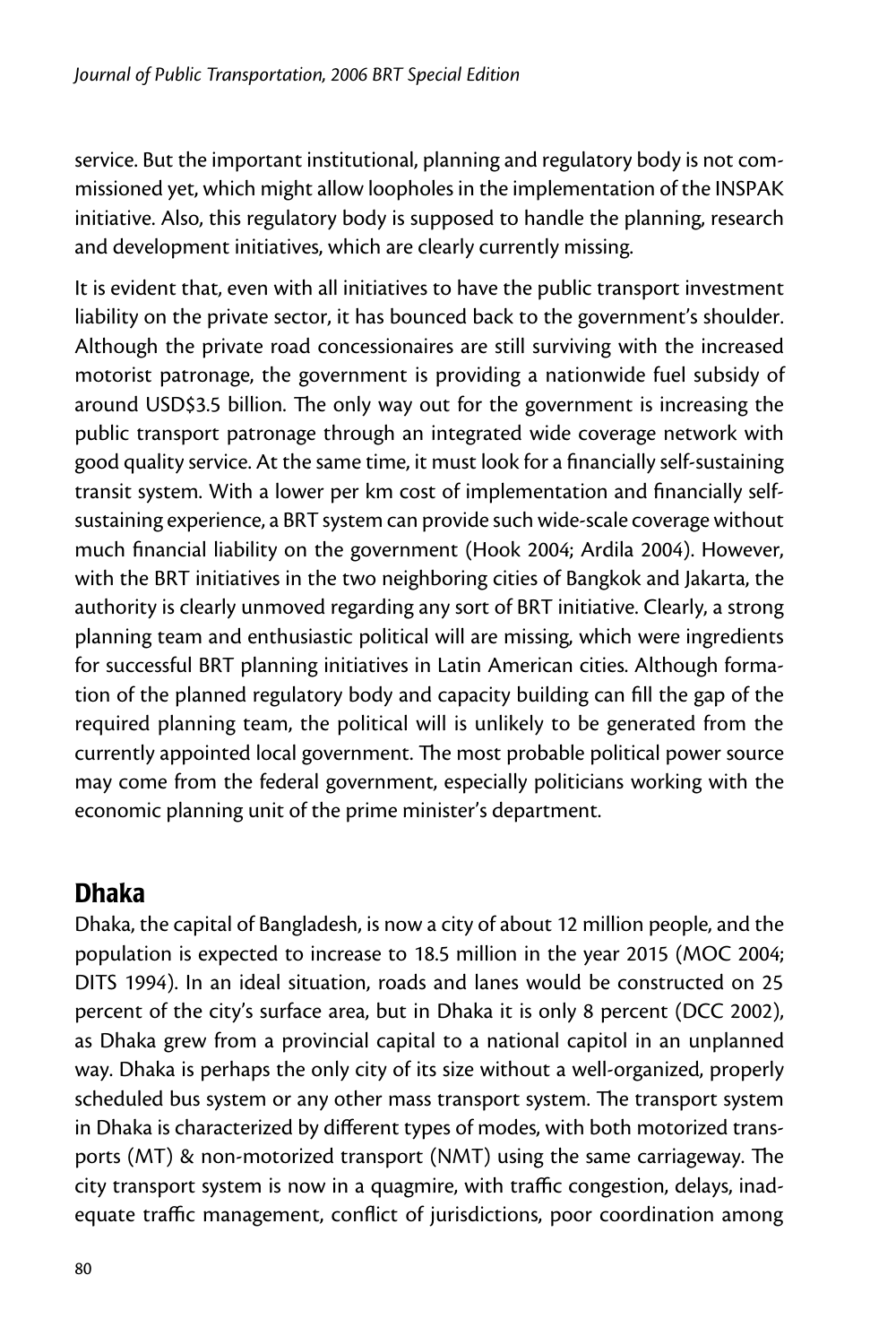organizations, and increasing air pollution problems. The city's traffic problems have reached a crisis proportion—delays have tripled in the last three years and automobile-related air pollution has become a major health problem—such that these shortcomings seriously compromise the ability of the transport sector in the Dhaka metropolitan area to sustain economic growth and a reasonable quality of life (DTCB 2004). In many respects, the distribution of modal choices in Dhaka is unique among cities of comparable size in Asia. Almost 60 percent of the 8.5 million weekday person trips are walk trips, and about 19.2 percent are by rickshaw (tricycle). For the remaining 20 percent of trips on motorized modes, 1.4 percent use an auto-rickshaw (three-wheeler), 9.2 percent travel by bus, 3.1 percent travel by private car, and 6.7 percent travel by various other modes. In terms of passenger km, the share of buses is 30.6 percent and those of rickshaw and walking are 21.7 percent and 17.7 percent, respectively (DTCB 2004). The high dependence on walking and rickshaw, which are both slow and typically best-suited for short trips on secondary roads, and a low dependence on buses in a city of 12 million people with an urban area of about 2,000 square km is a symptom of inefficient and ineffective transport operations as well as uncontrolled land-use.

Buses and minibuses are the main motorized public transport sub-mode within Dhaka. There are about 2,200 registered private buses and minibuses and 400 BRTC (Bangladesh Road Transport Corporation) buses. Recently, BRTC procured 50 modern EURO Engine Volvo double decker buses, which have a capacity of 160 (120 sitting and 40 standing). There are also 250 double decker buses of with a capacity of 103 (83 sitting and 20 standing). However, as buses negotiate mixed traffic including NMT, the operating speed of the buses is reduced to such an extent that NMT has almost become competitive in terms of speed in shorter trips, and a motorized three-wheeler is definitely advantageous for all trips. This situation has encouraged the growth of approximately 9,500 taxis, 10,000 auto rickshaws, and an unknown number of pedal rickshaws (in the range of 300,000 to 500,000), all of which cater to personalized services for passengers. A preliminary estimate of vehicular trip demand on the city's 18 major bus routes showed a demand range of 150,000 to 350,000 per day, with peak hour per direction demand in the range of 4,500 to 9,000 per hour (Hossain and Hossain 2003; Hossain et al. 2003). This sort of demand can be comfortably handled by any modern BRT system. Also, considering the affordability of residents and government financial constraints, BRT could be an ideal choice for Dhaka.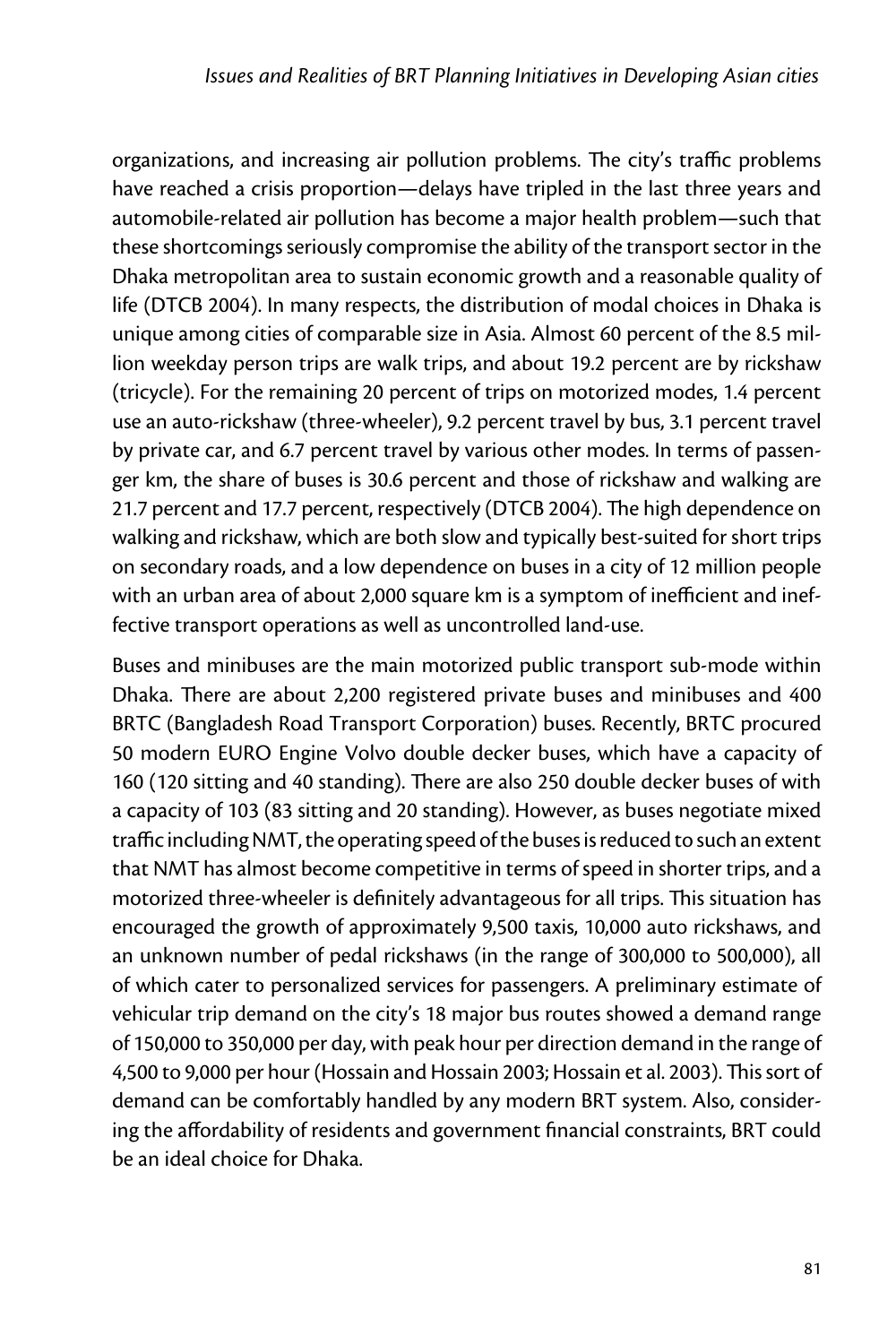Deteriorating traffic conditions have prompted several popular public campaigns to find urgent solutions. An important step taken by the government in was the formation of the Greater Dhaka Transport Planning and Coordination Board (DTCB) in 2001 to integrate activities, coordinate stakeholders, and formulate policy and planning options for the city. The city mayor is the chairman of DTCB board, which also includes members from 17 other public and private bodies, including the chairmen of three peripheral local municipalities. But the organization lacks capable manpower and other resources and, as such, has not been able to establish a foothold until recently. Due to this and competition among politicians to deal with mega projects, most of the mass transit planning proposals and initiatives revolve around the communication ministry and the prime minister's office, bypassing DTCB. During the tenure of earlier government (1996-2001), elevated metro rail project biddings were almost to the final stages. Although initially 32 firms expressed interest in that build-operate-transfer (BOT) bidding, at later stages the number decreased to only two, and a later change of government buried the whole initiative.

During the current government tenure, a number of proposals for rail-based metro have come up, which include both subway and elevated rail systems. No final decision has yet been made, and the current government tenure will end in October 2006. During the last three five-year periods, Bangladesh has seen the alternation of two political parties in power and, due to unhealthy political animosity, one party does not seem to appreciate the ideas adopted by the other party. This single issue has created risk for mega projects such as the urban metro, so the planning and implementation of any such project could extend over more than a five-year period. This highlights the importance of the window of opportunity for adopting and implementing a transit system in Dhaka, as mentioned in Ardila's study (2004). But to prepare for and grab that window of opportunity, there must be a professional setup with good institutional backup. DTCB could take that initiative, but, as mentioned earlier, the organization lacks adequate human resources, monetary support and motivation. With an adequate planning team setup, this situation is more suitable for adopting a BRT system, as it can be planned and implemented within the tenure of a government and possibly alleviate transport problems, thus even helping the government's political cause. Again, some kind of catalytic influence from international initiatives such as ITDP or the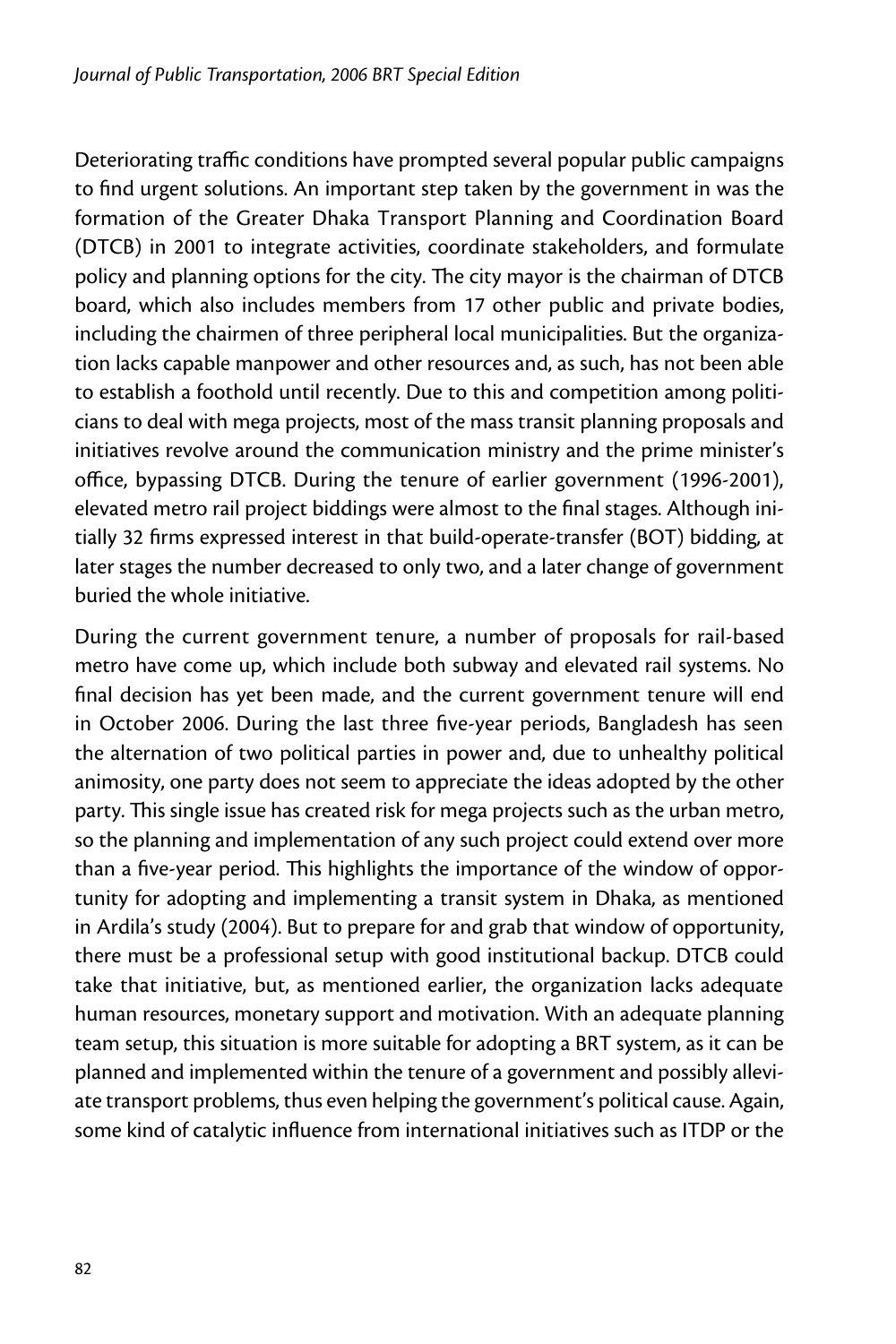Energy Foundation Group in China and other countries may well help DTCB in rising to the cause of BRT development in Dhaka.

#### Lessons Learned

BRT planning initiatives involve multiple agencies in a complex stakeholders' setup based on rationality and equity. Therefore, a BRT proposal is unlikely to generate any special or vested interest group to drag through the planning and adoption initiatives. More and more, Asian city authorities and politicians, especially in China, are realizing the potential and importance of BRT systems in low to middle income city situations. Still, a number of rail-based metro systems are in progress in many parts of Asia, where BRT could have been a much better alternative in terms of lower fares and financial liability for the fund constrained governments. Governments and city authorities should be realistic in selecting a mass transit technology, focusing their considerations on actual needs, implementation and financial issues rather than emphasizing the image factor. Public transport professionals and BRT enthusiasts should take the window of opportunity offered by changes in government, the funding crisis for metro projects, rising oil prices, and international events concerning national pride. A knowledgeable planning team backed by strong political support seems necessary for defending the doubts put forward by critics and making progress through the initial period of chaos and resistance created mainly by car lobbyists. Whereas political backing is a key ingredient for success in all BRT systems, this sort of support appears to be transient in Indian. Required institutional, technical and management skills for BRT planning initiatives seem lacking in most Asian cities. International initiatives such as the Energy Foundation, the Hewlett and Packard Foundation in China, and ITDP initiatives in a number of cities should continue in the future years to help Asian cities develop sustainable transport initiatives using BRT technology.

## Acknowledgments

The author would like to acknowledge helpful comments on an earlier version of this paper from two anonymous reviewers, as well as a few colleagues at MUST. Thanks are also due to on-going MUST-MIT collaboration through which Ardila's PhD thesis was made available to this author, which was the inspirational source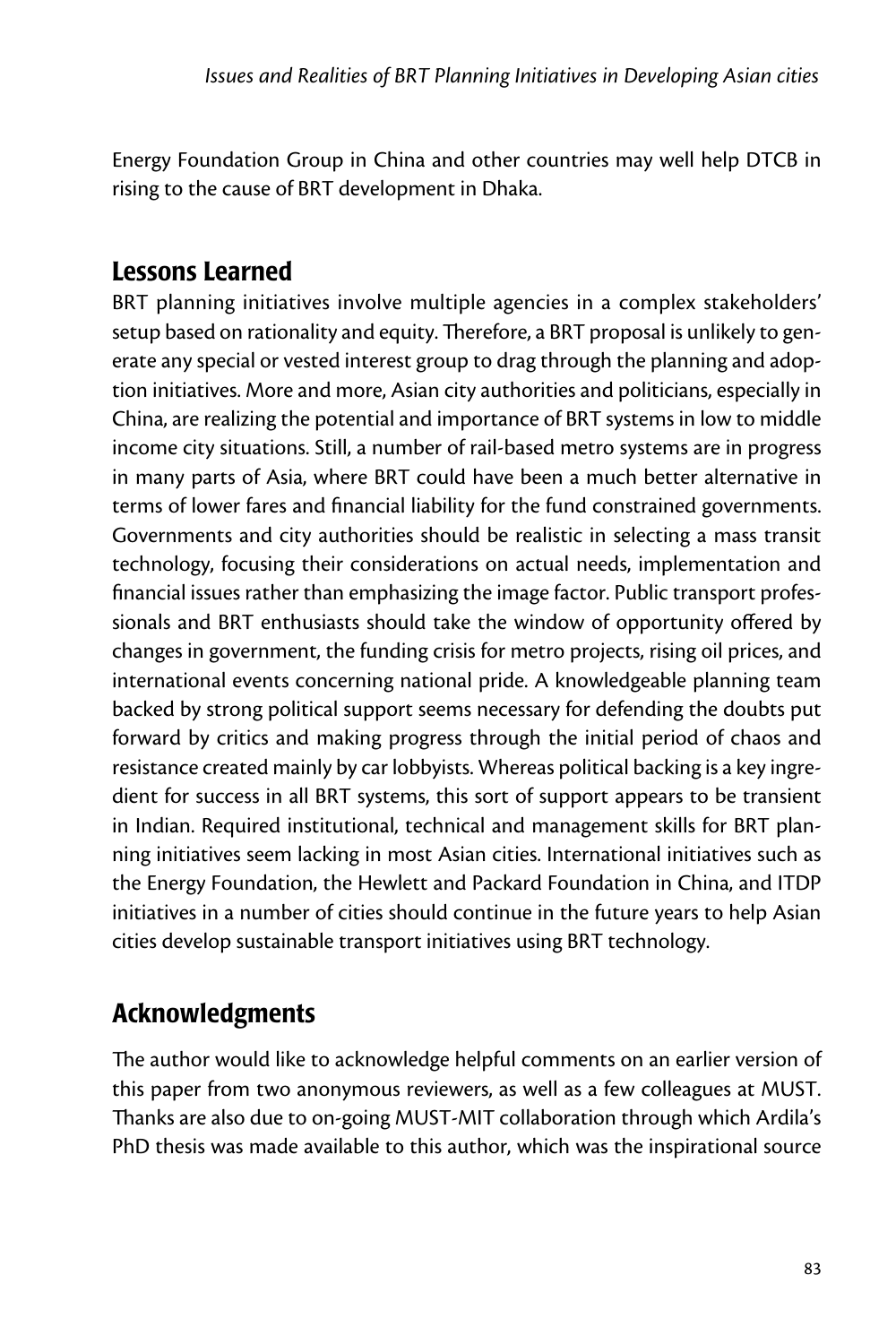for writing this paper. However, the author alone is responsible for any errors or omissions in the paper.

#### **References**

- Ardila, G. A. 2004. Transit planning in Curitiba and Bogotá. Roles in interaction, risk, and change. Ph D thesis, Department of Urban Studies and Planning, Massachusetts Institute of Technology.
- Asian Development Bank (ADB), 2001. Assessing the impacts of transport/energy infrastructure on poverty reduction: Country case study of the People's Republic of China. Inception report (draft), available at ADB wesite www.adb. org
- *Bangkok Post*. 16 February 2005. www.bangkokpost.net. 2005.
- BINAFIKIR. 2005. INSPAK: Restructuring Klang Valley's urban public transportation system. Presented at Public Transport Integration: A Special Workshop Organized by Rapid KL on September 13, 2005, Kuala Lumpur.
- Chang, J. 2005. BRT Developments in China. Environment 2005 Conference,
- Sustainable Transport and Cities: Improving Transit Systems, Pre-Conference Workshop, Abu Dhabi, UAE. Jan 29, 2005. http://www.cleanairnet.org/caiasia/1412/article-59535.html accessed 02/02/2006.
- Chang, J., and J. Sun. 2004. Progress and prospect of BRT in Taiwan. Report prepared by National Taiwan University and THI Consultants Inc.
- Delhi Metro Rail Corporation (DMRC), website www.delhimetrorail.com.
- Dhaka City Corporation. 2002. Structure plan, master plan, and detailed area plan for Dhaka City. Volume-1, Dhaka, Bangladesh.
- DITS.1994. Greater Dhaka Metropolitan Area integrated transport study, final report: Volume 1. Planning Commission and Department of Economic and Social Development, Government of Bangladesh, and United Nations Development Program.
- Dhaka Transport Coordination Board (DTCB). 2004. Dhaka urban transport project 1998-2004. accessible at http://www.dtcb.gov.bd/dutp\_backgroundmain. htm.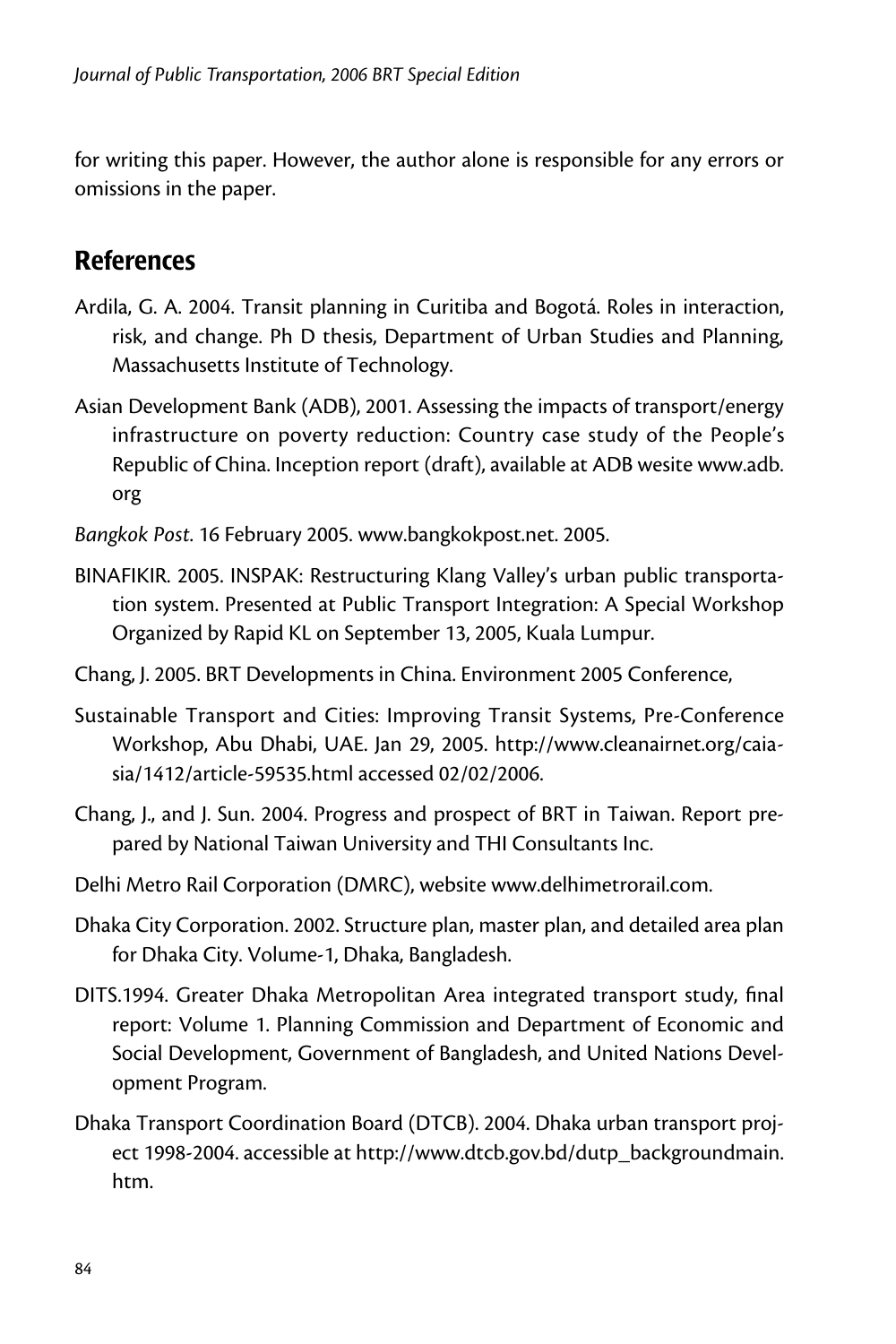- Energy Foundation. 2005. Studies on international fiscal policies for sustainable transportation: The China Sustainable Energy Program. March 2005.
- *Hindu*. 13 December 2005. www.hinduonnet.com.
- *Hindustan Times*. 2 January 2006, website www.hindustantimes.com.
- Hoque, M., and T. Hossain. 2004. Augmentation of mass transit mode in Dhaka, Bangladesh. Presented at CODATU XI in Bucharest, Romania. Available at www.codatu.org/francais/publications/ actes/conferences/codatu11/Papers/ hoque.pdf.
- Hossain, M., and M. McDonald. 1998. Modelling the impacts of reducing the non-motorised traffic on urban corridors of developing cities, International Journal of Transportation Research, Part A. Elsevier Science Ltd, Vol.32, No. 4, pp. 247-260.
- Hossain, S, and M. Hossain. 2003. Mass transit corridors identification and demand forecasting for Dhaka City using GIS. Proceedings of 2nd International Conference and Annual Paper Meet, Institution of Engineers, Dhaka, Bangladesh. July 2003.
- Hossain, M., A. Ali, and M. Ansary. 2003. Study of mass transit options for major cities of Bangladesh. Ministry of Science, Information and Communication Technology, Government of the Peoples Republic of Bangladesh.
- Hook, J.W. 2005. Institutional and regulatory options for bus rapid transit in developing countries: Lesson from international experience. Presented at the 2005 Annual Transportation Research Board Conference, January, 2005.
- Hook, J.W. 2004. Bus rapid transit planning, institutional reform, and air quality: Lessons for Asia. Presented at the 2004 Better Air Quality Conference in Agra, India.
- Institute for Transportation and Development Policy (ITDP). 2005. Pre-feasibility study for bus rapid transit Hyderabad. Accessible at http://www.itdp.org/ read/Hyderabad\_BRT.pdf.
- Institute for Transportation and Develeopment Policy (ITDP). 2003. Trans-Jakarta bus rapid transit system: Technical review. Accessible at http://www.itdp. org/read/.
- Institute for Transportation and Develeopment Policy (ITDP). 2005. Making Trans-Jakarta a world class BRT system: Final recommendations of the Insti-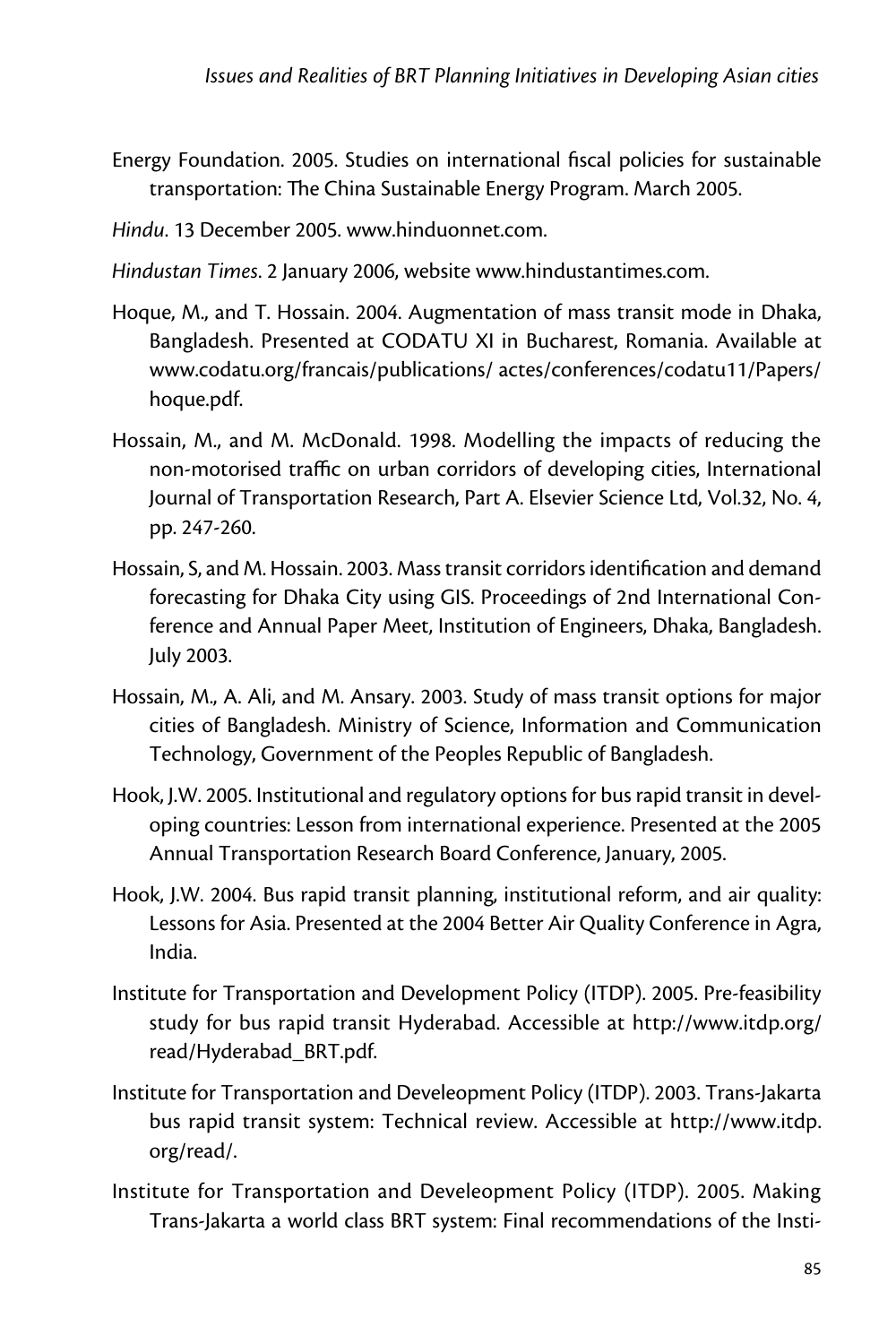tute for Transportation and Development Policy. Accessible at http://www. itdp.org/read/.

- Lean, M., and R. Bertini. 2003. Bus Rapid Transit: An alternative for developing countries. Institute of Transportation Engineers, 2003 Annual Meeting, Seattle, Washington.
- *Jakarta Post*. December 2005. www.thejakartapost.com.
- Marler, N.W. 1982. The performance of high-flow bus lanes in Bangkok. TRL research report SR723, Transportation Reseach Laboratory, Berkshire, UK.
- Ministry of Communications. 2004. National land transport policy. Government of Bangladesh.
- *Nation*. February 2006. www.nationmultimedia.com.
- National Economic Action Council (NEAC). 2003. National transport policy and strategy study, final report. Minconsult SDN BHD.
- Patrick, D. S., and G.B. William. 2005. Innovative public-private partnership models for road pricing/BRT initiatives. *Journal of Public Transportation*, Vol. 8, No. 1.
- Pucher, J., M.H. Kim, and J. Song. 2005. Public transport reforms in Seoul: Innovations motivated by funding crisis. *Journal of Public Transportation*, Vol.8, No.5.
- Pucher, J., N., Korattyswaroopam, N. Mittal, and N. Ittyerah. 2005. Urban transport crisis in India. *Transport Policy*, Vol. 12, Issue 3, pp. 185-198.
- Saleh, R.A. 2004. Urban transportation in Kuala Lumpur: The challenges ahead. Presentation at the National Multimodal Transport Conference 2004, Connecting the Multimodal Chain, Le Meridien Hotel, Kuala Lumpur.
- Singh, S. K. 2005. Review of urban transportation in India. *Journal of Public Transportation*, Vol. 8, No. 1.
- Townsend, C. 2001. Roads before rail: Development of expressways and mass transit in Bangkok and Kuala Lumpur. Proceedings of 9th World Congress on Transport Research, Seoul, South Korea.